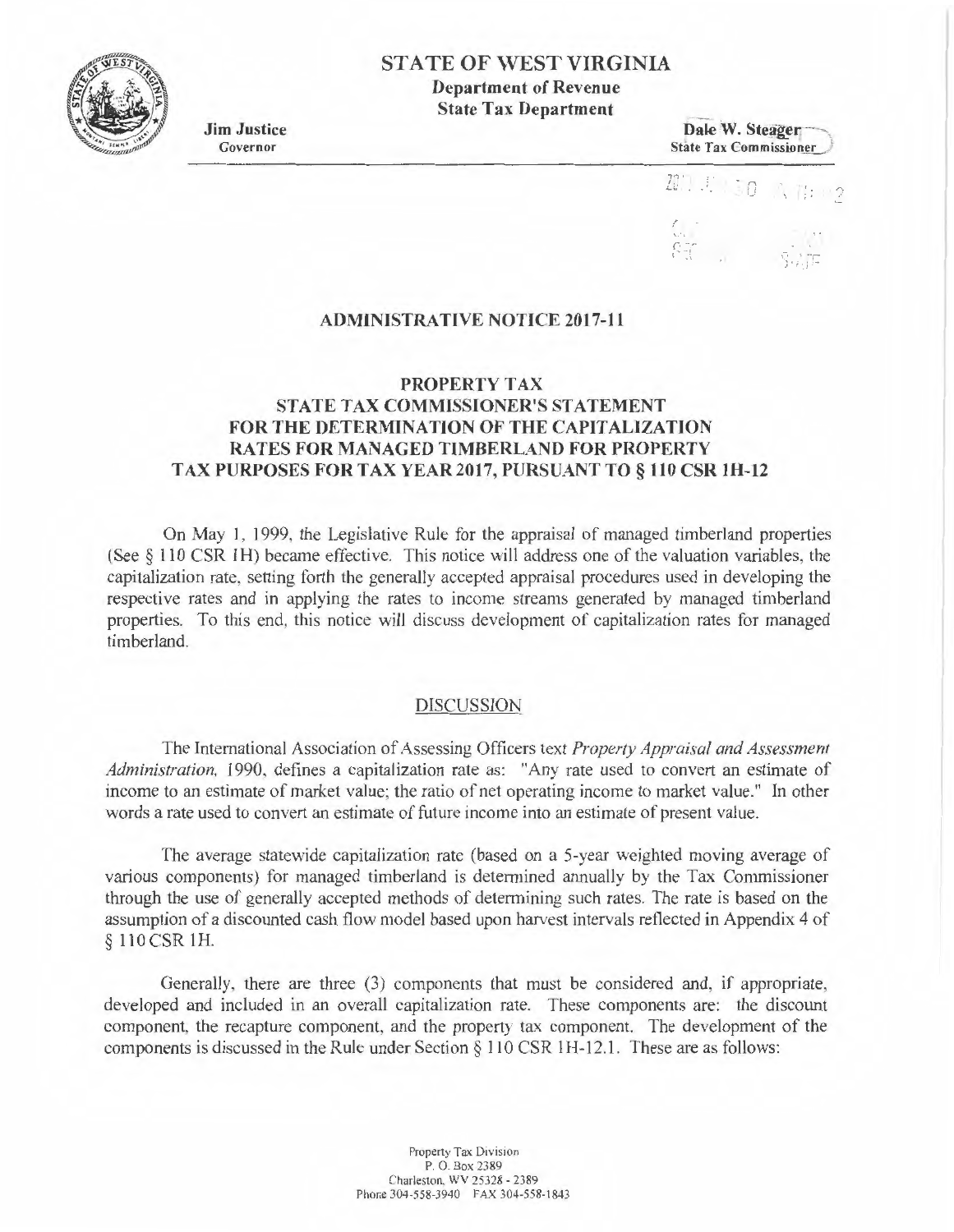## Administrative Notice 2017-11 Page 2

## DISCOUNT COMPONENT

The summation technique is used to develop a discount component of the capitalization rate. The five sub-components of the discount component are:

**Safe Rate.** -- The safe rate reflects a rate of return that an investor could expect on an investment of minimal risk. This rate is developed through weighted averages of interest rates offered on fiveyear United States Treasury Bills for the five years immediately preceding the appraisal date.

**Nonliquidity.** - The nonliquidity rate is developed through an annual review to determine a reasonable estimate of time that timberland, when exposed for sale, remains on the market before being sold. The time thus determined is used to identify United States Treasury Bills with similar time differentials in excess of thirteen-week Treasury Bills. The interest differential between these securities is used to represent the nonliquidity rate. For example. if it is determined that a tract of timberland remains on the market for an average of nine months (39 weeks) before being sold, the nonliquidity rate is derived by subtracting the rate on 13-week Treasury Bills from the rate on oneyear Treasury Bills. This review considers the weighted average of these differences for a five-year period immediately preceding the appraisal date.

**Risk Rate.** -- The relative degree of risk of an investment in timberland is developed through an annual review of thirty-year United States Treasury Bills less five-year United States Treasury Bills. The review considers the weighted averages of debt and equity components of these differences for a five-year period immediately preceding the appraisal date.

**Management Rate.** -- The management rate represents the cost of managing the investment, not the cost of managing the timberland. Historically, the management rate has been one-half of one percent (0.5%); therefore. this rate is considered the industry standard for current applications.

**Inflation Rate (negative).** -- Nominal interest rates, including the "safe rate" mentioned above, are higher than real rates by an amount representing expectation of future inflation. Therefore, the capitalization rate must be a real rate, net of expectation of inflation. The inflation rate is established through a weighted average analysis of the most recent five calendar year's urban consumer price index as detennined by the United States Department of Labor, Bureau of Labor Statistics.

In determining the discount component of the capitalization rate, the Tax Commissioner determines the sum of the safe rate, the nonliquidity rate, the risk rate, and the management rate, and deducts from this sum the inflation rate.